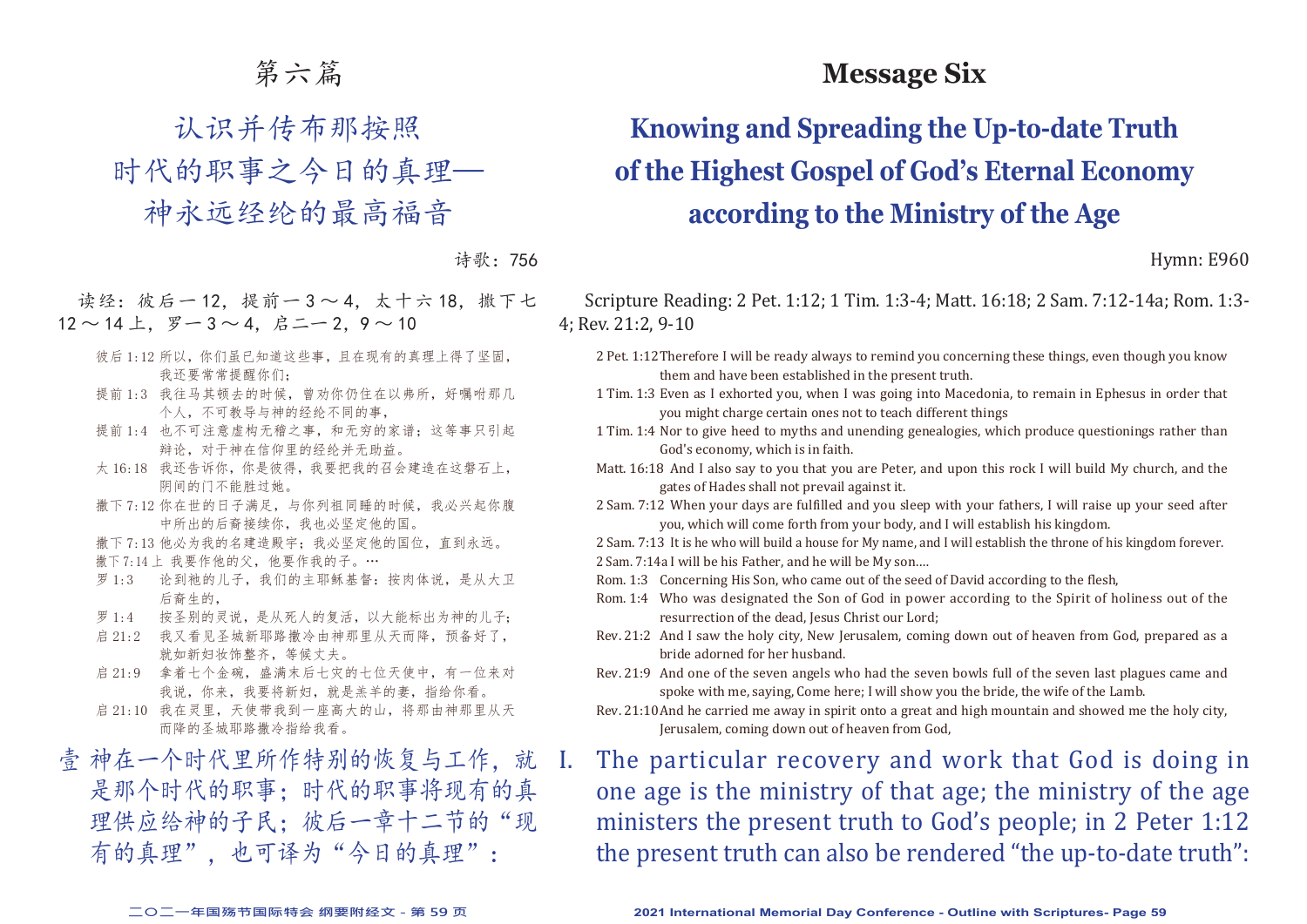彼后 1:12 所以, 你们虽已知道这些事, 且在现有的真理上得了坚固, 我还要常常提醒你们;

一 虽然所有的真理都在圣经里,却因着人的愚昧、 不忠心、失职和不顺服,以致许多真理都失落 了,向人隐藏起来—参王下二二 8。

王下 22:8 大祭司希勒家对书记沙番说,我在耶和华殿里得了律法书。 希勒家将书递给沙番,沙番就读了。

- 二 重新显现的真理并不是神的新创造,乃是人的 新发现;每一个主的工人都需要在神面前求问, 什么是现有的真理。
- 三 神的真理是累积的,而不是推翻已往;我们今 天所看见的,都是神累积的启示。
- 四 但愿神恩待我们,叫我们不作"现有真理"的 落伍者;但愿我们儆醒,不让肉体渗入,不让 自己有地位。
- 贰 神借着今时代的职事所赐给我们现有的真 理,神圣启示的最高峰,乃是神永远经纶 的启示;神永远经纶的福音乃是那给祖宗 之应许的福音,(徒十三 32,)就是应许 大卫的后裔要成为神的儿子,也就是说, 人的后裔要成为神圣的儿子(22 ~ 23, 33 ~ 34,二六 6,16 ~ 19,撒下七 12 ~ 14 上,  $\overline{y} - 3 \sim 4$ ,  $\overline{x} - 41 \sim 45$ ):
	- 徒 13:32 我们也传福音给你们,就是那给祖宗的应许,
	- 徒 13:22 既废了扫罗, 就兴起大卫作他们的王, 又为他作见证说, 我寻得耶西的儿子大卫,他是合乎我心的人,必实行我一 切的旨意。
	- 徒 13:23 从这人的后裔中,神已经照着所应许的,给以色列带来一 位救主,就是耶稣。
	- 徒 13:33 神已经向我们这作儿女的完全应验, 叫耶稣复活了, 正如 诗篇第二篇上所记: "你是我的儿子, 我今日生了你。
	- 徒 13:34 论到神叫祂从死人中复活,不再归于朽坏, 就这样说: "我 必将大卫那圣的,那可靠的,赐给你们。"

2 Pet. 1:12Therefore I will be ready always to remind you concerning these things, even though you know them and have been established in the present truth.

A.Although all the truths are in the Bible, through man's foolishness, unfaithfulness, negligence, and disobedience many truths were lost and hidden from man—cf. 2 Kings 22:8.

2 Kings 22:8Then Hilkiah the high priest said to Shaphan the scribe, I have found the book of the law in the house of Jehovah. And Hilkiah gave the book to Shaphan, and he read it.

- B. Freshly revealed truths are not God's new inventions; rather, they are man's new discoveries; every worker of the Lord should inquire before God as to what the present truth is.
- C. God's truths are cumulative; later truths do not negate earlier ones; what we see today are the cumulative revelations of God.
- D.May God be gracious to us that we do not become castaways of "the present truth"; may we be watchful and not allow the flesh to come in or the self to gain any ground.
- II. The present truth, the highest peak of the divine revelation given to us by God through the ministry of this age, is the revelation of the eternal economy of God; the gospel of God's eternal economy is "the gospel of the promise made to the fathers" (Acts 13:32)—the promise that the seed of David would become the Son of God, that is, that a human seed would become a divine Son (vv. 22-23, 33-34; 26:6, 16-19; 2 Sam. 7:12-14a; Rom. 1:3-4; Matt. 22:41-45):

Acts 13:32And we announce to you the gospel of the promise made to the fathers,

Acts 13:22And when He had deposed him, He raised up David for them as king, to whom also He testified and said, I have found David, the son of Jesse, a man according to My heart, who will do all My will.

Acts 13:23From this man's seed, God, according to promise, brought to Israel a Savior, Jesus,

- Acts 13:33That God has fully fulfilled this promise to us their children in raising up Jesus, as it is also written in the second Psalm, "You are My Son; today I have begotten You."
- Acts 13:34And as to His having raised Him up from the dead, no longer to return to corruption, He spoke in this way, "I will give you the holy things of David, the faithful things."

#### **二○二一年国殇节国际特会 纲要附经文 - 第 60 页 2021 International Memorial Day Conference - Outline with Scriptures- Page 60**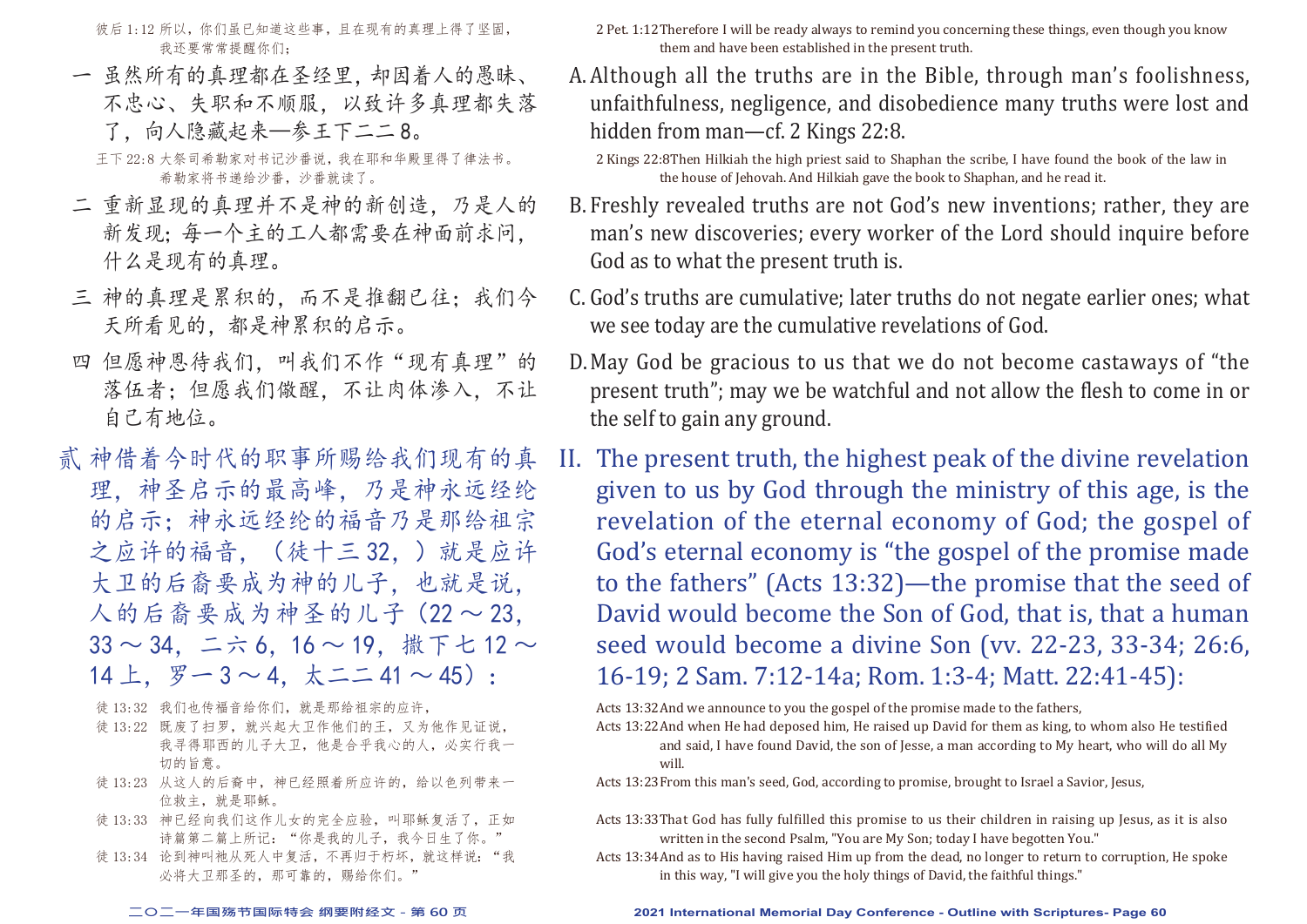- 徒 26:6 现在我站着受审,是因为盼望神向我们祖宗所应许的;
- 徒 26:16 你起来站着,我向你显现,正是要选定你作执事和见证人, 将你所看见我的事,和我将要显现给你的事,见证出来;
- 徒 26:17 我要拯救你脱离百姓和外邦人。
- 徒 26:18 我差你到他们那里去,叫他们的眼睛得开,从黑暗转入光 中,从撒但权下转向神,又因信入我,得蒙赦罪,并在一 切圣别的人中得着基业。
- 徒 26:19 亚基帕王啊,我故此没有违背那从天上来的异象,
- 撒下 7:12 你在世的日子满足, 与你列祖同睡的时候, 我必兴起你腹 中所出的后裔接续你,我也必坚定他的国。
- 撒下 7:13 他必为我的名建造殿宇;我必坚定他的国位,直到永远。 撒下 7:14 上 我要作他的父, 他要作我的子。…
- 罗 1:3 论到祂的儿子,我们的主耶稣基督:按肉体说,是从大卫 后裔生的,
- 罗 1:4 按圣别的灵说, 是从死人的复活, 以大能标出为神的儿子;
- 太 22:41 法利赛人聚集的时候, 耶稣问他们说,
- 太 22:42 论到基督,你们怎么看? 祂是谁的子孙? 他们说, 是大卫的。
- 太 22:43 耶稣对他们说,这样,大卫在灵里怎么还称祂为主,说,
- 太 22:44 "主对我主说,你坐在我的右边,等我把你的仇敌,放在 你的脚下?"

太 22:45 大卫既称祂为主, 祂怎么又是大卫的子孙?

- 一 我们所传的福音,不该降低到我们以为是人所能懂 的标准上;我们应当传扬拔高的福音,绝不能把观 念降低: (帖前一1,3~4,10,五23,林前二7~ 13;)我们必须相信,在人里头有一种神所创造的 能力,为着接受并领会神的事物。(伯三二8,亚 十二 1,传三 11,徒十七 26 ~ 29,赛四三 7。)
	- 帖前 1:1 保罗、西拉和提摩太,写信给在父神和主耶稣基督里,帖 撒罗尼迦人的召会:愿恩典与平安归与你们。
	- 帖前 1:3 在我们的神与父面前,不住地记念你们信心的工作,爱心 的劳苦,并对我们主耶稣基督之盼望的忍耐;
	- 帖前 1:4 蒙神所爱的弟兄们,我们知道你们是蒙拣选的,
	- 帖前 1:10 并且等候祂的儿子从诸天降临, 就是祂从死人中所复活, 那拯救我们脱离要来忿怒的耶稣。
	- 帖前 5:23 且愿和平的神,亲自全然圣别你们,又愿你们的灵、与魂、 与身子得蒙保守,在我们主耶稣基督来临的时候,得以完 全,无可指摘。
	- 林前 2:7 我们讲的,乃是从前所隐藏,神奥秘中的智慧,就是神在 万世以前,为使我们得荣耀所预定的;
	- 林前 2:8 这智慧,这世代有权有位的人,并没有一个知道,因为他 们若知道,就不会把荣耀的主钉十字架了。

Acts 26:6 And now I stand here being judged for the hope of the promise made by God to our fathers, Acts 26:16But rise up and stand on your feet; for I have appeared to you for this purpose, to appoint you

- as a minister and a witness both of the things in which you have seen Me and of the things in which I will appear to you;
- Acts 26:17Delivering you from the people and from the Gentiles, to whom I send you,
- Acts 26:18To open their eyes, to turn them from darkness to light and from the authority of Satan to God, that they may receive forgiveness of sins and an inheritance among those who have been sanctified by faith in Me.

Acts 26:19Therefore, King Agrippa, I was not disobedient to the heavenly vision,

- 2 Sam. 7:12 When your days are fulfilled and you sleep with your fathers, I will raise up your seed after you, which will come forth from your body, and I will establish his kingdom.
- 2 Sam. 7:13 It is he who will build a house for My name, and I will establish the throne of his kingdom forever. 2 Sam. 7:14a I will be his Father, and he will be My son.…

Rom. 1:3 Concerning His Son, who came out of the seed of David according to the flesh,

- Rom. 1:4 Who was designated the Son of God in power according to the Spirit of holiness out of the resurrection of the dead, Jesus Christ our Lord;
- Matt. 22:41 Now while the Pharisees were gathered together, Jesus questioned them,
- Matt. 22:42 Saying, What do you think concerning the Christ? Whose son is He? They said to Him, David's.
- Matt. 22:43 He said to them, How then does David in spirit call Him Lord, saying,
- Matt. 22:44 "The Lord said to my Lord, Sit at My right hand until I put Your enemies underneath Your feet"?

Matt. 22:45 If then David calls Him Lord, how is He his son?

- A.We should not preach a gospel that has been lowered down to what we think is the level of people's understanding; we should preach an uplifted gospel and never lower the concept (1 Thes. 1:1, 3-4, 10; 5:23; 1 Cor. 2:7- 13); we must believe that within man there is a God-created ability to receive and understand the things of God (Job 32:8; Zech. 12:1; Eccl. 3:11; Acts 17:26-29; Isa. 43:7).
	- 1 Thes. 1:1 Paul and Silvanus and Timothy to the church of the Thessalonians in God the Father and the Lord Jesus Christ: Grace to you and peace.
	- 1 Thes. 1:3 Remembering unceasingly your work of faith and labor of love and endurance of hope in our Lord Jesus Christ, before our God and Father:
	- 1 Thes. 1:4 Knowing, brothers, beloved of God, your selection;
	- 1 Thes. 1:10And await His Son from the heavens, whom He raised from the dead, Jesus, who delivers us from the wrath which is coming.
	- 1 Thes. 5:23And the God of peace Himself sanctify you wholly, and may your spirit and soul and body be preserved complete, without blame, at the coming of our Lord Jesus Christ.
	- 1 Cor. 2:7 But we speak God's wisdom in a mystery, the wisdom which has been hidden, which God predestined before the ages for our glory,
	- 1 Cor. 2:8 Which none of the rulers of this age have known; for if they had known, they would not have crucified the Lord of glory;

#### **二○二一年国殇节国际特会 纲要附经文 - 第 61 页 2021 International Memorial Day Conference - Outline with Scriptures- Page 61**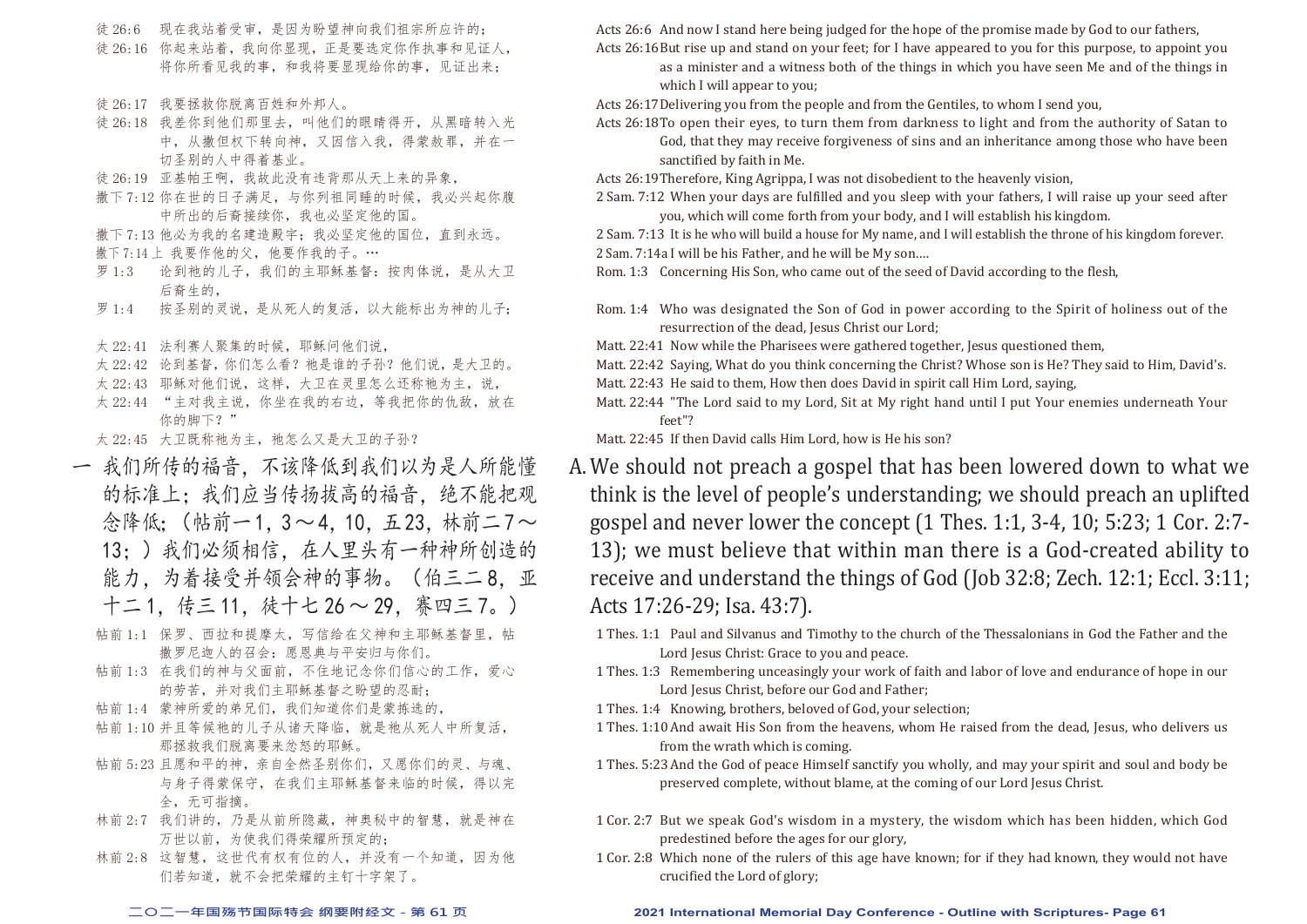- 林前 2:9 只是如经上所记: "神为爱祂的人所预备的, 是眼睛未曾 看见,耳朵未曾听见,人心也未曾想到的。"
- 林前 2:10 但神借着那灵向我们启示了,因为那灵参透万事,甚至神 的深奥也参透了。
- 林前 2:11 因为除了在人里面人的灵,在人中间有谁知道人的事?照 样,除了神的灵,也没有人知道神的事。
- 林前 2:12 我们所领受的,并不是世上的灵,乃是那出于神的灵,使 我们能知道神白白恩赐我们的事;
- 林前 2:13 这些事我们也讲说,不是用人智慧所教导的言语,乃是用 那灵所教导的言语,用属灵的话,解释属灵的事。
- 伯 32:8 但在人里面有灵,全能者的气使人有聪明。
- 亚 12:1 耶和华论以色列之话语的默示。铺张诸天、建立地基、造 人里面之灵的耶和华说,
- 传 3:11 神造万物,各按其时成为美好,又将永远安置在世人心里。 虽是这样,人并不能参透神从始至终的作为。
- 徒 17:26 祂从一本造出万族的人,住在全地面上,并且预先定准他 们的时期,和居住的疆界,
- 徒17:27 要叫他们寻求神,或者可以揣摩而得,其实祂离我们各人 不远;
- 徒 17:28 因我们生活、行动、存留都在于祂,就如你们中间有些作 诗的说,原来我们也是祂的族类。
- 徒 17:29 我们既是神的族类,就不当以为那神圣的,象人用手艺、 心思所雕刻的金、银、石头一样。
- 赛 43:7 就是凡称为我名下的人,是我为自己的荣耀所创造、所塑 造的,更是我所造作的。
- 二 我们必须根据整本圣经,一点一点地陈明神永 远经纶的真理;这是主所给我们特别的托付— 林前一 9, 九 16 ~ 17, 23, 提前一 3 ~ 4, 二 7, 四 16. 提后一 11. 二 2. 15. 西一 28。
	- 林前 1:9 神是信实的,你们乃是为祂所召,进入了祂儿子我们主耶 稣基督的交通。
	- 林前 9:16 我若传福音,于我原没有可夸的,因为我是不得已的。若 不传福音,我便有祸了。
	- 林前 9:17 我若甘心作这事,就有赏赐;若不甘心,管家的职分却已 经托付我了。
	- 林前 9:23 凡我所行的,都是为福音的缘故,为要与人同享这福音。
	- 提前 1:3 我往马其顿去的时候, 曾劝你仍住在以弗所, 好嘱咐那几 个人,不可教导与神的经纶不同的事,
	- 提前 1:4 也不可注意虚构无稽之事, 和无穷的家谱; 这等事只引起 辩论,对于神在信仰里的经纶并无助益。
	- 提前 2:7 我为此被派, 在信仰和真理上, 作传扬者, 作使徒, (我 说的是真话,并不是谎言,)作外邦人的教师。
	- 提前 4:16 你要留意自己和自己的教训;要在这些事上持之以恒,因 为这样行,又能救自己,又能救听你的人。
- 1 Cor. 2:9 But as it is written, "Things which eye has not seen and ear has not heard and which have not come up in man's heart; things which God has prepared for those who love Him."
- 1 Cor. 2:10 But to us God has revealed them through the Spirit, for the Spirit searches all things, even the depths of God.
- 1 Cor. 2:11 For who among men knows the things of man, except the spirit of man which is in him? In the same way, the things of God also no one has known except the Spirit of God.
- 1 Cor. 2:12 But we have received not the spirit of the world but the Spirit which is from God, that we may know the things which have been graciously given to us by God;
- 1 Cor. 2:13 Which things also we speak, not in words taught by human wisdom but in words taught by the Spirit, interpreting spiritual things with spiritual words.
- Job 32:8 But there is a spirit in man, / And the breath of the Almighty gives them understanding.
- Zech. 12:1 The burden of the word of Jehovah concerning Israel. Thus declares Jehovah, who stretches forth the heavens and lays the foundations of the earth and forms the spirit of man within him,
- Eccl. 3:11 He has made everything beautiful in its own time; also He has put eternity in their heart, yet so that man does not find out what God has done from the beginning to the end.
- Acts 17:26And He made from one every nation of men to dwell on all the face of the earth, determining beforehand their appointed seasons and the boundaries of their dwelling,
- Acts 17:27That they might seek God, if perhaps they might grope for Him and find Him, even though He is not far from each one of us;
- Acts 17:28For in Him we live and move and are, as even some poets among you have said, For we are also His race.
- Acts 17:29Being then the race of God, we ought not to suppose that what is divine is like gold or silver or stone, like an engraving of art and thought of man.
- Isa. 43:7 Everyone who is called by My name, / Whom I have created, formed, and even made for My glory.
- B.We must present the truth concerning the eternal economy of God item by item according to the entire Bible; this is the Lord's special commission to us—1 Cor. 1:9; 9:16-17, 23; 1 Tim. 1:3-4; 2:7; 4:16; 2 Tim. 1:11; 2:2, 15; Col. 1:28.
	- 1 Cor. 1:9 God is faithful, through whom you were called into the fellowship of His Son, Jesus Christ our Lord.
	- 1 Cor. 9:16 For if I preach the gospel, I have no boast, for necessity is laid upon me; for woe to me if I do not preach the gospel.
	- 1 Cor. 9:17 If I do this of my own will, I have a reward; but if not of my own will, I am entrusted with a stewardship.
	- 1 Cor. 9:23 And I do all things for the sake of the gospel that I may become a fellow partaker of it.
	- 1 Tim. 1:3 Even as I exhorted you, when I was going into Macedonia, to remain in Ephesus in order that you might charge certain ones not to teach different things
	- 1 Tim. 1:4 Nor to give heed to myths and unending genealogies, which produce questionings rather than God's economy, which is in faith.
	- 1 Tim. 2:7 For which I was appointed a herald and an apostle (I speak the truth; I do not lie), a teacher of the Gentiles in faith and truth.
	- 1 Tim. 4:16 Take heed to yourself and to your teaching; continue in these things; for in doing this you will save both yourself and those who hear you.

### **二○二一年国殇节国际特会 纲要附经文 - 第 62 页 2021 International Memorial Day Conference - Outline with Scriptures- Page 62**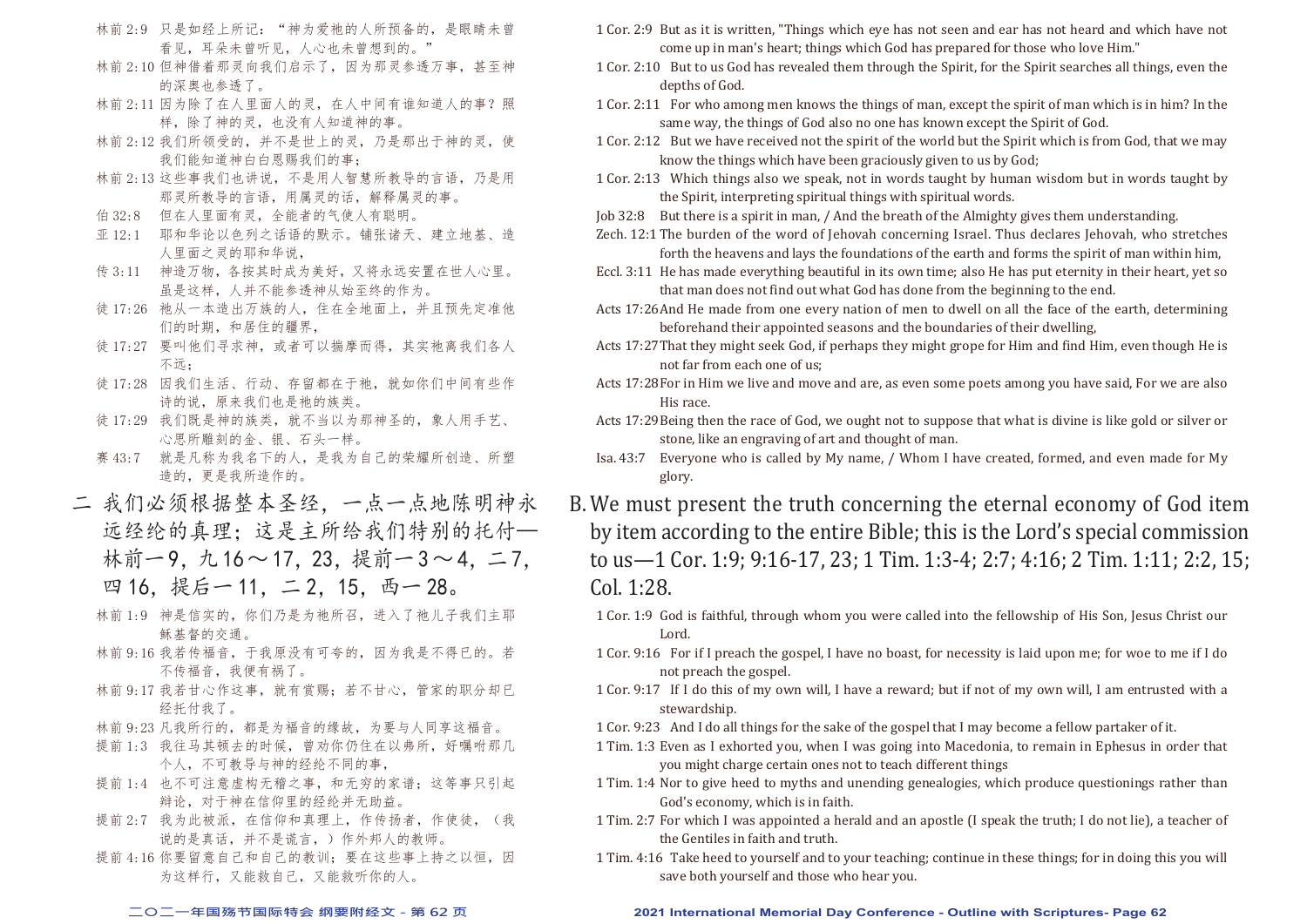提后 1:11 我为这福音被派作传扬者, 作使徒, 作教师。

- 提后 2:2 你在许多见证人面前从我所听见的,要托付那忠信、能教 导别人的人。
- 提后 2:15 你当竭力将自己呈献神前, 得蒙称许, 作无愧的工人, 正 直地分解真理的话。
- 西 1:28 我们宣扬祂,是用全般的智慧警戒各人,教导各人,好将 各人在基督里成熟地献上;
- 叁 "大卫的后裔要成为神的儿子",是说到 基督借着复活被标出为神长子的过程—罗  $-3 \sim 4$ 
	- 罗 1:3 论到祂的儿子,我们的主耶稣基督:按肉体说,是从大卫 后裔生的,
	- 罗 1:4 按圣别的灵说,是从死人的复活,以大能标出为神的儿子;
	- 一 保罗说他被分别出来归于神的福音,这福音是 论到神的儿子,这指明神的福音乃是儿子名分 的福音,为着基督身体的实际—1,3~4节,  $\wedge$  28  $\sim$  30,  $+$   $-$  5.
		- 罗 1:1 基督耶稣的奴仆保罗,蒙召的使徒,被分别出来归于神福音的;
		- 罗 1:3 论到祂的儿子, 我们的主耶稣基督: 按肉体说, 是从大卫 后裔生的,
		- 罗 1:4 按圣别的灵说,是从死人的复活,以大能标出为神的儿子;
		- 罗 8:28 还有,我们晓得万有都互相效力,叫爱神的人得益处,就 是按祂旨意被召的人。
		- 罗 8:29 因为神所预知的人,祂也预定他们模成神儿子的形像,使 祂儿子在许多弟兄中作长子。
		- 罗 8:30 祂所预定的人,又召他们来;所召来的人,又称他们为义; 所称为义的人,又叫他们得荣耀。
		- 罗 12:5 我们这许多人,在基督里是一个身体,并且各个互相作肢 体,也是如此。
	- 二 罗马一章三至四节乃是应验撒下七章十二至十四节 上半预表中的预言,揭示一个奥秘—神成为人,使 人在生命和性情上得以成为神,只是无分于神格。
		- 罗 1:3 论到祂的儿子, 我们的主耶稣基督: 按肉体说, 是从大卫 后裔生的,
		- 罗 1:4 按圣别的灵说, 是从死人的复活, 以大能标出为神的儿子;

撒下 7:12 你在世的日子满足,与你列祖同睡的时候,我必兴起你腹

2 Tim. 1:11 For which I was appointed a herald and an apostle and a teacher.

- 2 Tim. 2:2 And the things which you have heard from me through many witnesses, these commit to faithful men, who will be competent to teach others also.
- 2 Tim. 2:15 Be diligent to present yourself approved to God, an unashamed workman, cutting straight the word of the truth.
- Col. 1:28 Whom we announce, admonishing every man and teaching every man in all wisdom that we may present every man full-grown in Christ;
- III. The seed of David becoming the Son of God speaks of the process of Christ's being designated the firstborn Son of God by resurrection—Rom. 1:3-4:

Rom. 1:3 Concerning His Son, who came out of the seed of David according to the flesh,

- Rom. 1:4 Who was designated the Son of God in power according to the Spirit of holiness out of the resurrection of the dead, Jesus Christ our Lord:
- A.Paul said that he was separated unto the gospel of God concerning God's Son, which indicates that the gospel of God is a gospel of sonship for the reality of the Body of Christ—vv. 1, 3-4; 8:28-30; 12:5.

- Rom. 1:4 Who was designated the Son of God in power according to the Spirit of holiness out of the resurrection of the dead, Jesus Christ our Lord;
- Rom. 8:28 And we know that all things work together for good to those who love God, to those who are called according to His purpose.
- Rom. 8:29 Because those whom He foreknew, He also predestinated to be conformed to the image of His Son, that He might be the Firstborn among many brothers;
- Rom. 8:30 And those whom He predestinated, these He also called; and those whom He called, these He also justified; and those whom He justified, these He also glorified.

Rom. 12:5 So we who are many are one body in Christ, and individually members one of another.

B.Romans 1:3-4 is the fulfillment of the prophecy in typology in 2 Samuel 7:12-14a, unveiling the mystery of God becoming man to make man God in life and in nature but not in the Godhead.

Rom. 1:3 Concerning His Son, who came out of the seed of David according to the flesh,

- Rom. 1:4 Who was designated the Son of God in power according to the Spirit of holiness out of the resurrection of the dead, Jesus Christ our Lord:
- 2 Sam. 7:12 When your days are fulfilled and you sleep with your fathers, I will raise up your seed after

**二○二一年国殇节国际特会 纲要附经文 - 第 63 页 2021 International Memorial Day Conference - Outline with Scriptures- Page 63**

Rom. 1:1 Paul, a slave of Christ Jesus, a called apostle, separated unto the gospel of God,

Rom. 1:3 Concerning His Son, who came out of the seed of David according to the flesh,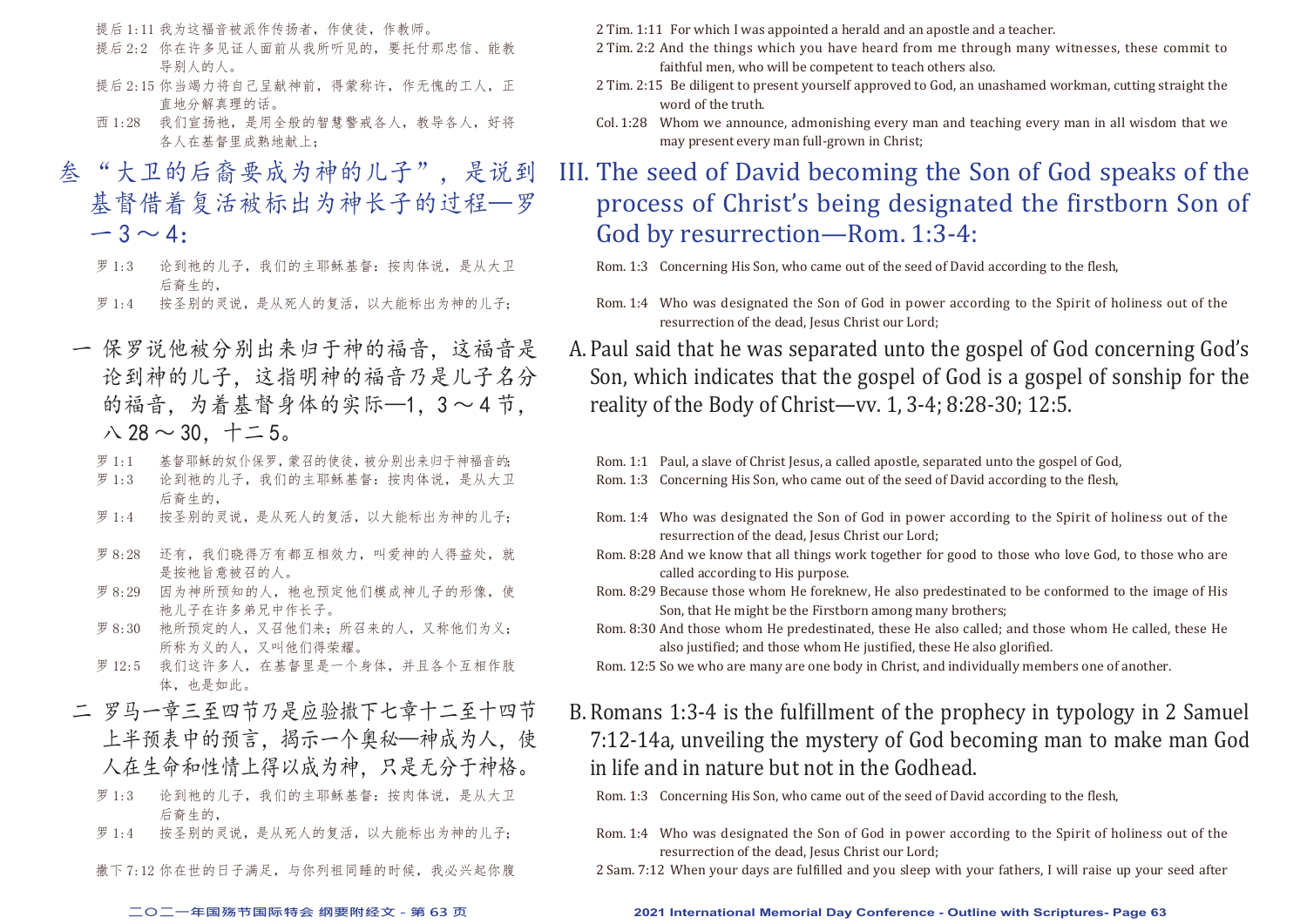中所出的后裔接续你,我也必坚定他的国。 撒下 7:13 他必为我的名建造殿宇;我必坚定他的国位, 直到永远。 撒下 7:14 上 我要作他的父, 他要作我的子。…

- 三 基督在祂的神性里是神的独生子. (约一18.) 借着成为肉体,穿上与神性毫无关系的肉体。就 是属人的性情;在祂的人性里,祂不是神的儿子。 约 1:18 从来没有人看见神,只有在父怀里的独生子,将祂表明 出来。
- 四 在复活里,基督的人性成为神圣的,得以子化, 意思是说, 祂被标出为神的儿子, 成为神的长 子,兼有神性和人性—罗八 29。
	- 罗 8:29 因为神所预知的人, 祂也预定他们模成神儿子的形像, 使 祂儿子在许多弟兄中作长子。
- 五 因此,在基督里,神构成到人里面,人也构成 到神里面,神与人调和在一起成为一个实体, 就是神人。
- 六 神在祂经纶里的福音和祂的目的,乃是要将神建造 到人里面,并将人建造到神里面;这建造就是神成 为人(大卫的后裔),使人成为神(被标出之神的 儿子)—约十四 23,十五 4 ~ 5,罗一 3 ~ 4。
	- 约 14:23 耶稣回答说, 人若爱我, 就必遵守我的话, 我父也必爱他, 并且我们要到他那里去,同他安排住处。
	- 约 15:4 你们要住在我里面,我也住在你们里面。枝子若不住在葡萄 树上,自己就不能结果子,你们若不住在我里面,也是这样。
	- 约 15:5 我是葡萄树,你们是枝子;住在我里面的,我也住在他里 面,这人就多结果子;因为离了我,你们就不能作什么。
	- 罗 1:3 论到祂的儿子,我们的主耶稣基督:按肉体说,是从大卫 后裔生的,
	- 罗 1:4 按圣别的灵说,是从死人的复活,以大能标出为神的儿子;
- 七 这是主耶稣所说的福音:"我实实在在地告诉 你们,一粒麦子不落在地里死了,仍旧是一粒; 若是死了,就结出许多子粒来"一约十二 24:

约 12:24 我实实在在地告诉你们,一粒麦子不落在地里死了,仍旧 是一粒;若是死了,就结出许多子粒来。

you, which will come forth from your body, and I will establish his kingdom.

2 Sam. 7:13 It is he who will build a house for My name, and I will establish the throne of his kingdom forever. 2 Sam. 7:14a I will be his Father, and he will be My son. …

C. By incarnation Christ, the only begotten Son of God in His divinity (John 1:18), put on the flesh, the human nature, which had nothing to do with divinity; in His humanity He was not the Son of God.

D.In resurrection His humanity was deified, sonized, meaning that He was designated the Son of God in His humanity, becoming the firstborn Son of God and possessing both divinity and humanity—Rom. 8:29.

- E. Thus, in Christ God was constituted into man, man was constituted into God, and God and man were mingled together to be one entity, the Godman.
- F. God's gospel and His intention in His economy are to build God into man and man into God; this building is God becoming a man (the seed of David) that man might become God (the designated Son of God)—John 14:23; 15:4-5; Rom. 1:3-4.
	- John 14:23 Jesus answered and said to him, If anyone loves Me, he will keep My word, and My Father will love him, and We will come to him and make an abode with him.
	- John 15:4 Abide in Me and I in you. As the branch cannot bear fruit of itself unless it abides in the vine, so neither can you unless you abide in Me.
	- John 15:5 I am the vine; you are the branches. He who abides in Me and I in him, he bears much fruit; for apart from Me you can do nothing.
	- Rom. 1:3 Concerning His Son, who came out of the seed of David according to the flesh,
	- Rom. 1:4 Who was designated the Son of God in power according to the Spirit of holiness out of the resurrection of the dead, Jesus Christ our Lord;
- G.This gospel was spoken by the Lord Jesus when He said, "Truly, truly, I say to you, Unless the grain of wheat falls into the ground and dies, it abides alone; but if it dies, it bears much fruit"—John 12:24:

John 1:18 No one has ever seen God; the only begotten Son, who is in the bosom of the Father, He has declared Him.

Rom. 8:29 Because those whom He foreknew, He also predestinated to be conformed to the image of His Son, that He might be the Firstborn among many brothers;

John 12:24 Truly, truly, I say to you, Unless the grain of wheat falls into the ground and dies, it abides alone; but if it dies, it bears much fruit.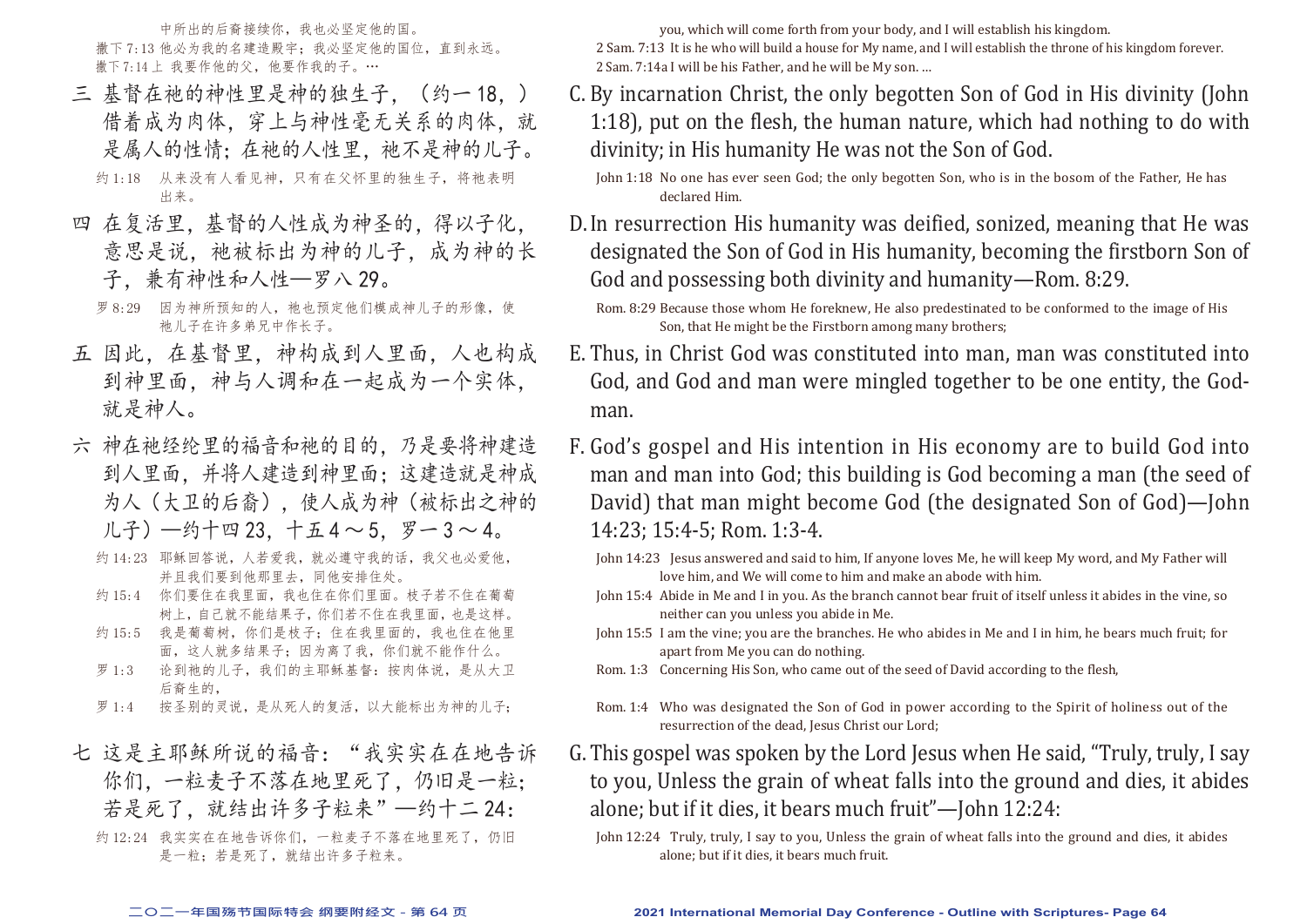- 1 一粒种子若埋在土里死了,至终就会在复活里发 芽、长大并开花,因为种子生命的作用,在种子死 的时候就同时得以发动一林前十五 36,彼前三 18。 林前 15:36 愚昧的人,你所种的,若不死就不能生; 彼前 3:18 因基督也曾一次为罪受死, 就是义的代替不义的, 为要引 你们到神面前;在肉体里祂被治死,在灵里祂却活着;
- 2 基督里的神性, 就是圣别的灵, 在祂死时就起作用, 并且在复活里,祂"开花"成为神的长子和分赐生 命的灵,将祂神圣的生命分授到我们里面,使我们 成为祂许多的弟兄一罗八 29,林前十五 45 下。
- 罗 8:29 因为神所预知的人, 祂也预定他们模成神儿子的形像, 使 祂儿子在许多弟兄中作长子。
- 林前15:45下 …末后的亚当成了赐生命的灵。
- 3 原型是神的长子,复制品是神的众子,就是原型的 众肢体,作祂的身体,终极完成于新耶路撒冷—西  $-18,$  彼前一 3。
	- 西 1:18 祂也是召会身体的头; 祂是元始, 是从死人中复活的首生 者, 使祂可以在万有中居首位;
- 彼前 1:3 我们主耶稣基督的神与父是当受颂赞的, 祂曾照自己的大 怜悯,借耶稣基督从死人中复活,重生了我们,使我们有 活的盼望,
- 肆 "大卫的后裔要成为神的儿子",说到我 们借着复活被标出为神众子的过程—来二  $10 \sim 11$ :
	- 来 2:10 原来万有因祂而有,借祂而造的那位,为着要领许多的儿 子进荣耀里去,就借着苦难成全他们救恩的创始者,这对 祂本是合宜的。
	- 来 2:11 因那圣别人的,和那些被圣别的,都是出于一;因这缘故, 祂称他们为弟兄,并不以为耻,说,
	- 一 基督已经被标出为神的儿子,但我们仍在标出 的过程中,就是在得以子化,得以成为神的过 程中—罗八 28 ~ 29。
		- 罗 8:28 还有, 我们晓得万有都互相效力, 叫爱神的人得益处, 就 是按祂旨意被召的人。

1.If a seed dies by being buried in the soil, it will eventually sprout, grow, and blossom in resurrection, because the operation of the seed's life is activated simultaneously with its death—1 Cor. 15:36; 1 Pet. 3:18.

1 Cor. 15:36 Foolish man, what you sow is not made alive unless it dies;

1 Pet. 3:18For Christ also has suffered once for sins, the Righteous on behalf of the unrighteous, that He might bring you to God, on the one hand being put to death in the flesh, but on the other, made alive in the Spirit;

2.The divinity, the Spirit of holiness, in Christ became operative in His death, and in resurrection He "blossomed" to be the firstborn Son of God and the life-dispensing Spirit, imparting His divine life into us to make us His many brothers—Rom. 8:29; 1 Cor. 15:45b.

- 1 Cor. 15:45b…the last Adam became a life-giving Spirit.
- 3.The prototype is the firstborn Son of God, and the reproduction is the many sons of God, the members of the prototype to be His Body, which consummates in the New Jerusalem—Col. 1:18; 1 Pet. 1:3.
- Col. 1:18 And He is the Head of the Body, the church; He is the beginning, the Firstborn from the dead, that He Himself might have the first place in all things;
- 1 Pet. 1:3 Blessed be the God and Father of our Lord Jesus Christ, who according to His great mercy has regenerated us unto a living hope through the resurrection of Jesus Christ from the dead,

## IV. The seed of David becoming the Son of God speaks of the process of our being designated the many sons of God by resurrection—Heb. 2:10-11:

- Heb. 2:10 For it was fitting for Him, for whom are all things and through whom are all things, in leading many sons into glory, to make the Author of their salvation perfect through sufferings.
- Heb. 2:11 For both He who sanctifies and those who are being sanctified are all of One, for which cause He is not ashamed to call them brothers,
- A.Christ has already been designated the Son of God, but we are still in the process of designation, the process of being sonized, deified—Rom. 8:28-29.
	- Rom. 8:28 And we know that all things work together for good to those who love God, to those who are called according to His purpose.

Rom. 8:29 Because those whom He foreknew, He also predestinated to be conformed to the image of His Son, that He might be the Firstborn among many brothers;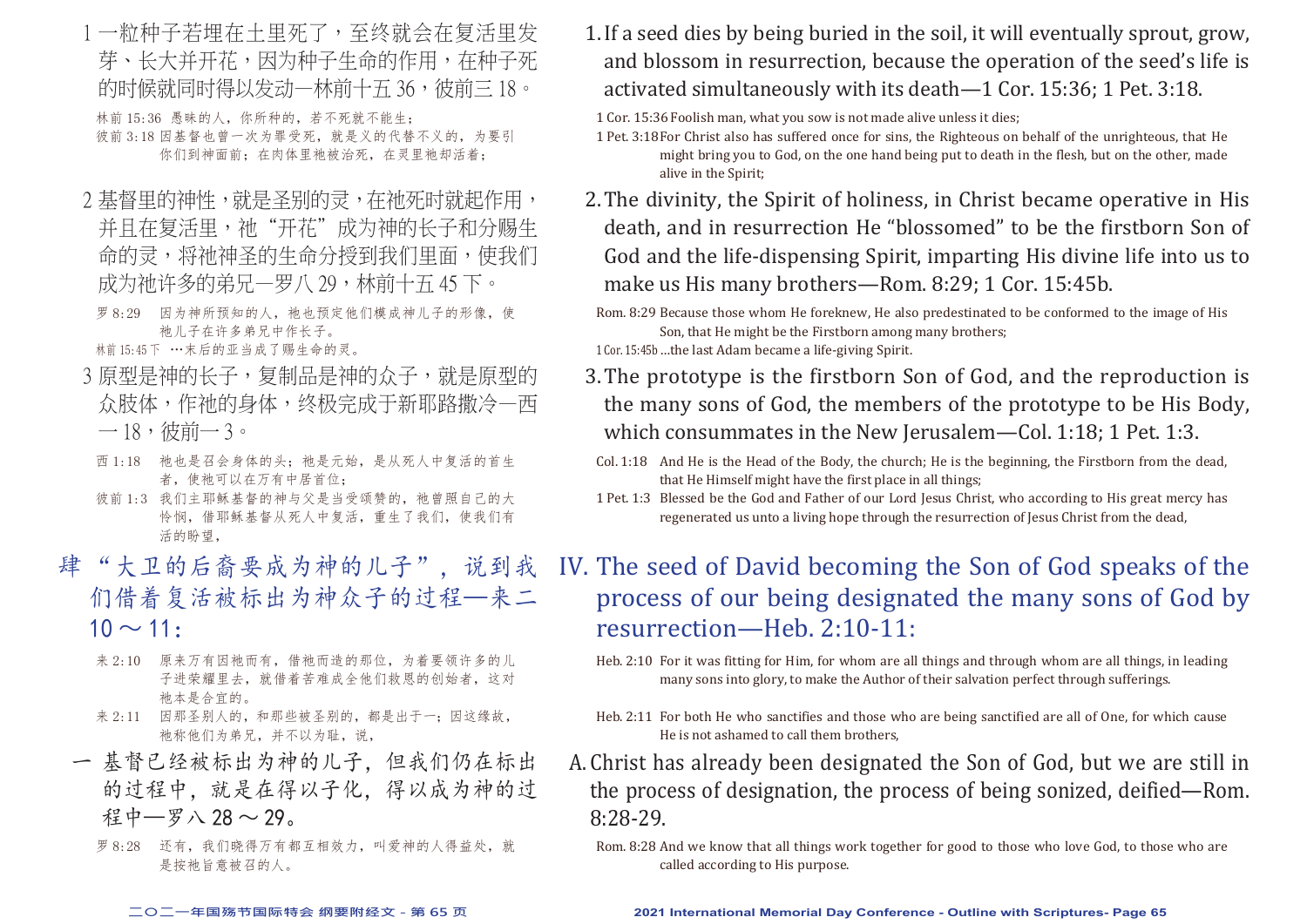- 罗 8:29 因为神所预知的人, 祂也预定他们模成神儿子的形像, 使 祂儿子在许多弟兄中作长子。
- 二 神儿子的生命已经栽种到我们灵里—10 节:
	- 罗 8:10 但基督若在你们里面, 身体固然因罪是死的, 灵却因义是 生命。
- 1 我们现今就象种在地里的种子, 必须经过死而复活 的过程—约十二  $24 \sim 26$ 。
- 约 12:24 我实实在在地告诉你们,一粒麦子不落在地里死了,仍旧 是一粒;若是死了,就结出许多子粒来。
- 约 12:25 爱惜自己魂生命的, 就丧失魂生命; 在这世上恨恶自己魂 生命的,就要保守魂生命归入永远的生命。
- 约 12:26 若有人服事我, 就当跟从我; 我在哪里, 服事我的人也要 在哪里。若有人服事我,我父必尊重他。
- 2 这使外面的人被销毁,却使内里的生命得以从我们 里面长大、发展,至终开花;这就是复活—林前 十五 31,36,林后四 10 ~ 12,16 ~ 18。
	- 林前 15:31 弟兄们,我指着我为你们在我们主基督耶稣里所有的夸 耀,郑重地说,我是天天死。
	- 林前 15:36 愚昧的人,你所种的,若不死就不能生;
	- 林后 4:10 身体上常带着耶稣的治死,使耶稣的生命也显明在我们的 身体上。
	- 林后 4:11 因为我们这活着的人,是常为耶稣被交于死,使耶稣的生 命,也在我们这必死的肉身上显明出来。
	- 林后 4:12 这样,死是在我们身上发动,生命却在你们身上发动。
	- 林后 4:16 所以我们不丧胆,反而我们外面的人虽然在毁坏,我们里 面的人却日日在更新。
	- 林后 4:17 因为我们这短暂轻微的苦楚,要极尽超越地为我们成就永 远重大的荣耀。
	- 林后 4:18 我们原不是顾念所见的,乃是顾念所不见的,因为所见的 是暂时的,所不见的才是永远的。
- 三 在复活里, 基督在祂的人性里被标出为神的儿 子:借着这样的复活,我们也在被标出为神儿 子的过程中—罗八 11:
	- 罗 8:11 然而那叫耶稣从死人中复活者的灵,若住在你们里面,那 叫基督从死人中复活的,也必借着祂住在你们里面的灵, 赐生命给你们必死的身体。
	- 1 我们被标出、得以子化、得以成为神的过程,乃是 复活的过程,有四个主要的方面—圣别、变化、模
- Rom. 8:29 Because those whom He foreknew, He also predestinated to be conformed to the image of His Son, that He might be the Firstborn among many brothers;
- B.The life of the Son of God has been implanted into our spirit—v. 10:
	- Rom. 8:10 But if Christ is in you, though the body is dead because of sin, the spirit is life because of righteousness.
	- 1.Now we, like the seed that is sown into the earth, must pass through the process of death and resurrection—John 12:24-26.
	- John 12:24 Truly, truly, I say to you, Unless the grain of wheat falls into the ground and dies, it abides alone; but if it dies, it bears much fruit.
	- John 12:25 He who loves his soul-life loses it; and he who hates his soul-life in this world shall keep it unto eternal life.
	- John 12:26 If anyone serves Me, let him follow Me; and where I am, there also My servant will be. If anyone serves Me, the Father will honor him.
	- 2.This causes the outer man to be consumed, but it enables the inner life to grow, to develop, and ultimately, to blossom from within us; this is resurrection—1 Cor. 15:31, 36; 2 Cor. 4:10-12, 16-18.
	- 1 Cor. 15:31 I protest by the boasting in you, brothers, which I have in Christ Jesus our Lord, I die daily.
	- 1 Cor. 15:36 Foolish man, what you sow is not made alive unless it dies;
	- 2 Cor. 4:10 Always bearing about in the body the putting to death of Jesus that the life of Jesus also may be manifested in our body.
	- 2 Cor. 4:11 For we who are alive are always being delivered unto death for Jesus' sake that the life of Jesus also may be manifested in our mortal flesh.
	- 2 Cor. 4:12 So then death operates in us, but life in you.
	- 2 Cor. 4:16 Therefore we do not lose heart; but though our outer man is decaying, yet our inner man is being renewed day by day.
	- 2 Cor. 4:17 For our momentary lightness of affliction works out for us, more and more surpassingly, an eternal weight of glory,
	- 2 Cor. 4:18 Because we do not regard the things which are seen but the things which are not seen; for the things which are seen are temporary, but the things which are not seen are eternal.
- C. In resurrection Christ in His humanity was designated the Son of God, and by means of such a resurrection we also are in the process of being designated sons of God—Rom. 8:11:
	- Rom. 8:11 And if the Spirit of the One who raised Jesus from the dead dwells in you, He who raised Christ from the dead will also give life to your mortal bodies through His Spirit who indwells you.
	- 1.The process of our being designated, sonized, deified, is the process of resurrection with four main aspects—sanctification, transformation,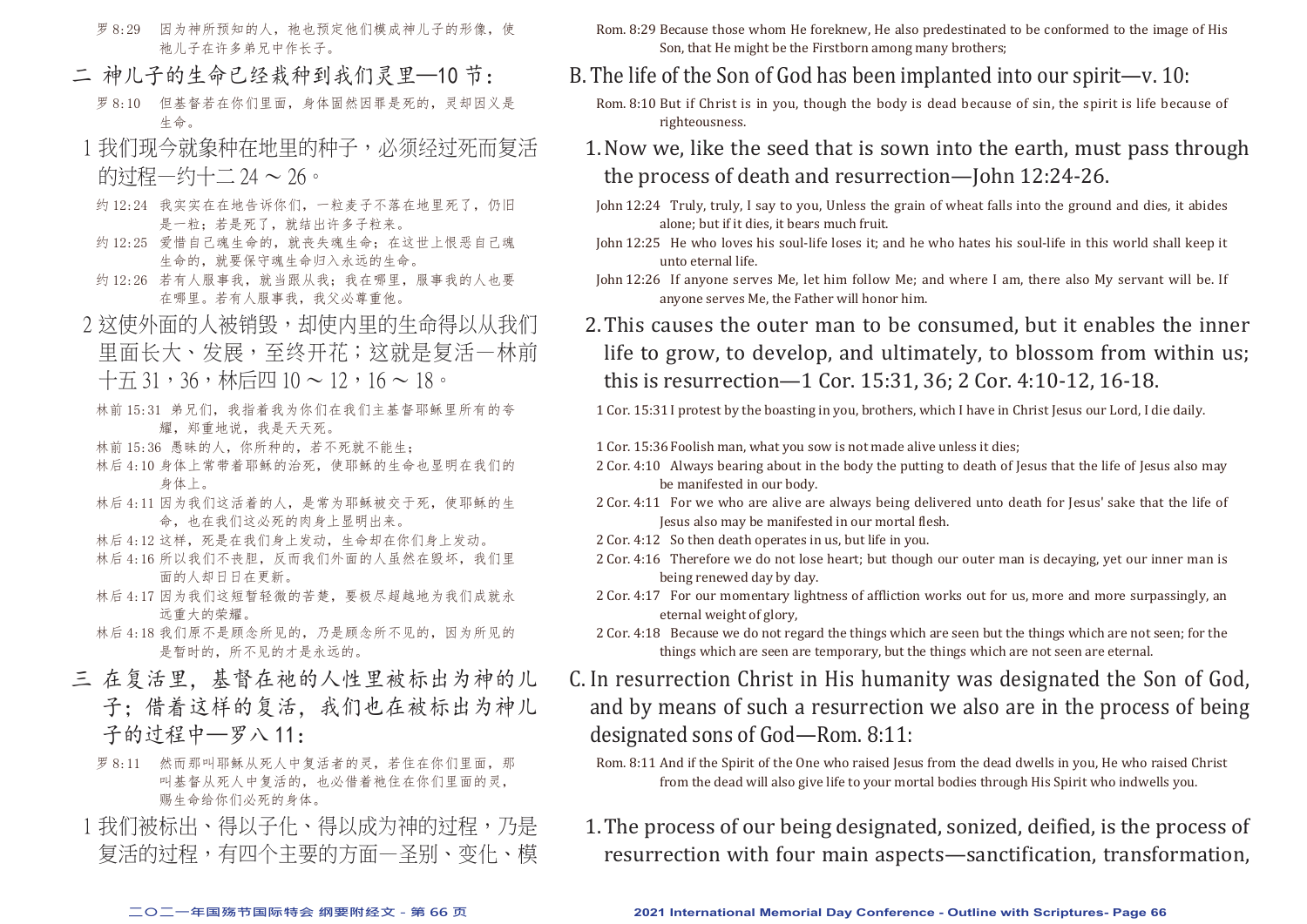### 成和得荣一六 22, 十二 2, 八 29 ~ 30。

- 罗 6:22 但现今你们既从罪里得了释放,作了神的奴仆,就有圣别 的果子,结局就是永远的生命。
- 罗 12:2 不要模仿这世代,反要借着心思的更新而变化,叫你们验 证何为神那美好、可喜悦、并纯全的旨意。
- 罗 8:29 因为神所预知的人,祂也预定他们模成神儿子的形像,使 祂儿子在许多弟兄中作长子。
- 罗 8:30 祂所预定的人,又召他们来;所召来的人,又称他们为义; 所称为义的人,又叫他们得荣耀。
- 2 被标出之过程的关键是复活, 就是内住的基督作为 我们灵里兴起的灵,标出的灵,生命的能力—约 十一 25, 罗八 10 ~ 11, 徒二 24, 林前十五 26, 五 4:
	- 约 11:25 耶稣对她说,我是复活,我是生命;信入我的人,虽然死了, 也必复活;
	- 罗 8:10 但基督若在你们里面,身体固然因罪是死的,灵却因义是 生命。
	- 罗 8:11 然而那叫耶稣从死人中复活者的灵,若住在你们里面,那 叫基督从死人中复活的,也必借着祂住在你们里面的灵, 赐生命给你们必死的身体。
	- 徒 2:24 神却将死的痛苦解除,叫祂复活了,因为祂不能被死拘禁。

林前 15:26 最后所废除的仇敌,就是死,

- 林前 5:4 就是当你们和我的灵聚集的时候,在我们主耶稣的名里, 带同我们主耶稣的能力,
- a 我们急切需要学习如何照着灵而行,享受并经历 那标出的灵—罗八 4,14,太十四 22 ~ 23,可一 35 ~ 38,诗六二 8,一○二篇标题。
	- 罗 8:4 使律法义的要求,成就在我们这不照着肉体,只照着灵而 行的人身上。
- 罗 8:14 因为凡被神的灵引导的,都是神的儿子。
- 太 14:22 耶稣随即催门徒上船,在祂以先到对岸去,等祂解散群众。
- 太 14:23 既解散了群众, 祂就独自上山去祷告。到了晚上, 只有祂 单独在那里。
- 可 1:35 清早,天还黑,耶稣起来,到旷野地方去,在那里祷告。
- 可 1:36 西门和同伴去追寻祂,
- 可 1:37 找着了,就对祂说,众人都在找你。
- 可 1:38 祂对他们说,我们可以往别处去,到邻近的村镇,我也好 在那里传道,我原是为此出来的。
- 诗 62:8 百姓啊, 你们当时时信靠祂, 在祂面前倾心叶意;神是我 们的避难所。细拉

### conformation, and glorification—6:22; 12:2; 8:29-30.

- Rom. 6:22 But now, having been freed from sin and enslaved to God, you have your fruit unto sanctification, and the end, eternal life.
- Rom. 12:2 And do not be fashioned according to this age, but be transformed by the renewing of the mind that you may prove what the will of God is, that which is good and well pleasing and perfect.
- Rom. 8:29 Because those whom He foreknew, He also predestinated to be conformed to the image of His Son, that He might be the Firstborn among many brothers;
- Rom. 8:30 And those whom He predestinated, these He also called; and those whom He called, these He also justified; and those whom He justified, these He also glorified.
- 2.The key to the process of designation is resurrection, which is the indwelling Christ as the rising-up Spirit, the designating Spirit, the power of life in our spirit—John 11:25; Rom. 8:10-11; Acts 2:24; 1 Cor. 15:26; 5:4:
- John 11:25 Jesus said to her, I am the resurrection and the life; he who believes into Me, even if he should die, shall live;
- Rom. 8:10 But if Christ is in you, though the body is dead because of sin, the spirit is life because of righteousness.
- Rom. 8:11 And if the Spirit of the One who raised Jesus from the dead dwells in you, He who raised Christ from the dead will also give life to your mortal bodies through His Spirit who indwells you.
- Acts 2:24 Whom God has raised up, having loosed the pangs of death, since it was not possible for Him to be held by it.
- 1 Cor. 15:26Death, the last enemy, is being abolished.
- 1 Cor. 5:4 In the name of our Lord Jesus, when you and my spirit have been assembled, with the power of our Lord Jesus,
- a. We urgently need to learn how to walk according to the spirit, to enjoy and experience the designating Spirit—Rom. 8:4, 14; Matt. 14:22-23; Mark 1:35-38; Psa. 62:8; 102 title.
- Rom. 8:4 That the righteous requirement of the law might be fulfilled in us, who do not walk according to the flesh but according to the spirit.
- Rom. 8:14 For as many as are led by the Spirit of God, these are sons of God.
- Matt. 14:22 And immediately He compelled the disciples to step into the boat and to go before Him to the other side, while He sent the crowds away.
- Matt. 14:23 And after He sent the crowds away, He went up to the mountain privately to pray. And when night fell, He was there alone.
- Mark 1:35 And rising very early in the morning, while it was still night, He went out and went away to a deserted place, and there He prayed.
- Mark 1:36 And Simon and those with him hunted for Him,
- Mark 1:37 And they found Him and said to Him, All are seeking You.
- Mark 1:38 And He said to them, Let us go elsewhere into the nearby towns that I may preach there also, because for this purpose I came out.
- Psa. 62:8 Trust in Him at all times, O people; / Pour out your heart before Him; / God is a refuge to us. Selah.

### **二○二一年国殇节国际特会 纲要附经文 - 第 67 页 2021 International Memorial Day Conference - Outline with Scriptures- Page 67**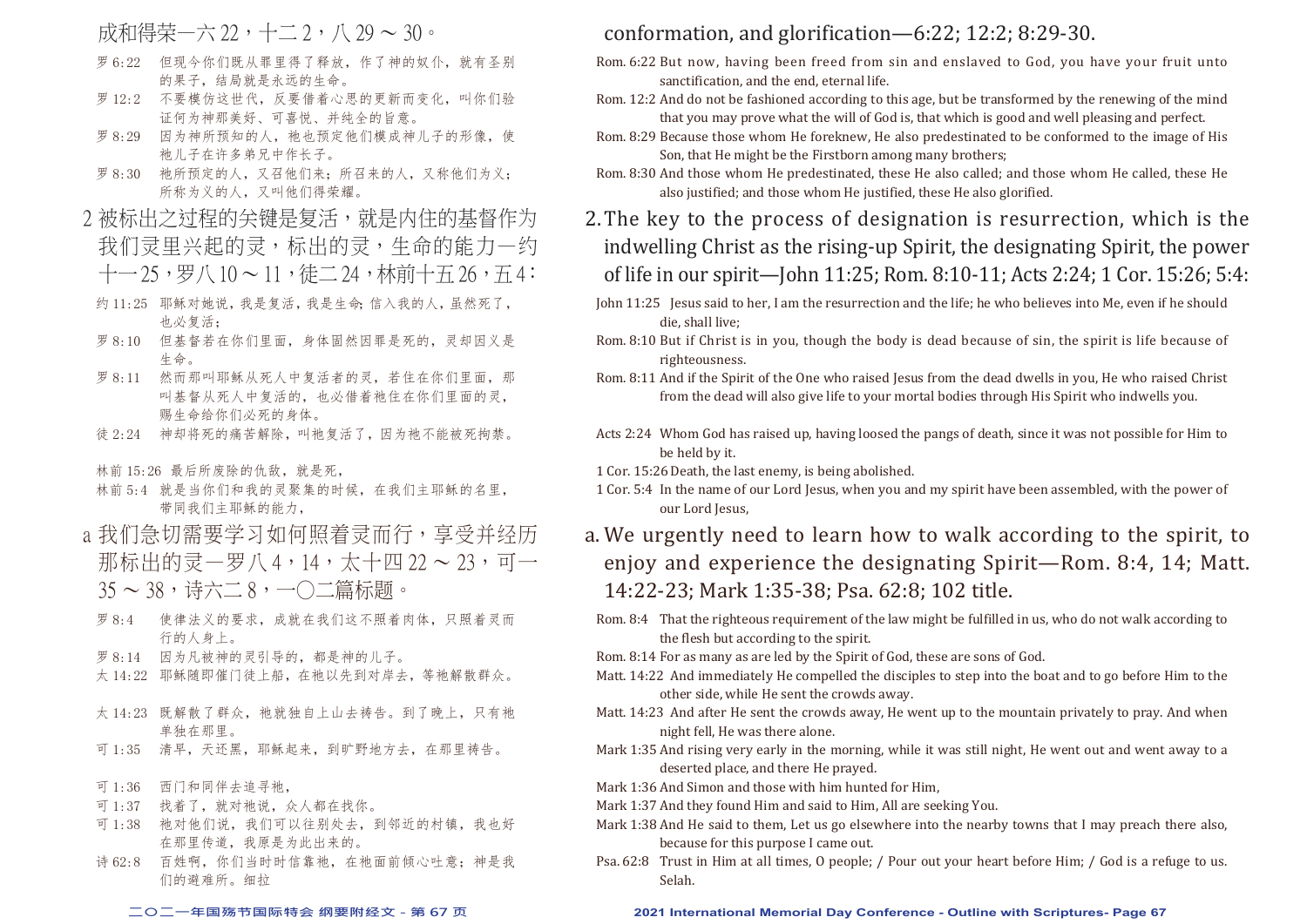诗 102 标题 困苦人发昏的时候, 在耶和华面前倾叶苦情的祷告。

- b 我们越摸着那灵,就越被圣别、变化、模成、荣化, 而在生命和性情上(但不在神格上)成为神,以建 造基督的身体,终极完成新耶路撒冷—林前十二 3, 罗十 $12 \sim 13, \Lambda 15 \sim 16, \overline{\Lambda}$
- 林前 12:3 所以我要你们知道,在神的灵里说话的,没有人说,受咒 诅的,耶稣!若不是在圣灵里,也没有人能说,主,耶稣!
- 罗 10:12 因为犹太人和希利尼人并没有分别, 众人同有一位主, 祂 对一切呼求祂的人是丰富的。
- 罗 10:13 因为"凡呼求主名的, 就必得救。"
- 罗 8:15 你们所受的不是奴役的灵, 仍旧害怕; 所受的乃是儿子名 分的灵,在这灵里,我们呼叫:阿爸,父。
- 罗 8:16 那灵自己同我们的灵见证我们是神的儿女。
- 加 4:6 而且因你们是儿子,神就差出祂儿子的灵,进入我们的心, 呼叫:阿爸,父!
- 四 我们越在生命里长大,并经过新陈代谢的变化 过程,就越被标出为神的儿子—林后三 18,6, 16,  $\overline{L}$  4, 9, 14  $\sim$  15,  $-$  12,  $+$   $\leq$  7  $\sim$  9:
	- 林后 3:18 但我们众人既然以没有帕子遮蔽的脸,好象镜子观看并返 照主的荣光,就渐渐变化成为与祂同样的形像,从荣耀到 荣耀,乃是从主灵变化成的。
	- 林后 3:6 祂使我们够资格作新约的执事,这些执事不是属于字句, 乃是属于灵,因为那字句杀死人,那灵却叫人活。
	- 林后 3:16 但他们的心几时转向主,帕子就几时除去了。
	- 林后 5:4 因为我们在这帐幕里的人,负重叹息,是因不愿脱下这个, 乃愿穿上那个,好叫这必死的被生命吞灭了。
	- 林后 5:9 所以我们也怀着雄心大志,无论是在家,或是离家,都要 讨主的喜悦。
	- 林后 5:14 原来基督的爱困迫我们,因我们断定:一人既替众人死, 众人就都死了;
	- 林后 5:15 并且祂替众人死, 是叫那些活着的人, 不再向自己活, 乃 向那替他们死而复活者活。
	- 林后 1:12 我们所夸的,是我们的良心见证我们凭着神的单纯和纯诚, 在世为人,不靠属肉体的智慧,乃靠神的恩典,对你们更 是这样。
	- 林后 12:7 又恐怕我因所得启示的超越,就过于高抬自己,所以有一 根刺,就是撒但的使者,加在我的肉体上,为要攻击我, 免得我过于高抬自己。
	- 林后 12:8 为这事,我三次求过主,叫这刺离开我。
	- 林后 12:9 祂对我说,我的恩典够你用的,因为我的能力,是在人的 软弱上显得完全。所以我极其喜欢夸我的软弱,好叫基督 的能力覆庇我。

Psa. 102 Title A Prayer of an afflicted one, when he is fainting and pours out his complaint before Jehovah

- b.The more we touch the Spirit, the more we are sanctified, transformed, conformed, and glorified to become God in life and in nature but not in the Godhead for the building up of the Body of Christ to consummate the New Jerusalem— 1 Cor. 12:3; Rom. 10:12-13; 8:15-16; Gal. 4:6.
	- 1 Cor. 12:3 Therefore I make known to you that no one speaking in the Spirit of God says, Jesus is accursed; and no one can say, Jesus is Lord! except in the Holy Spirit.
	- Rom. 10:12 For there is no distinction between Jew and Greek, for the same Lord is Lord of all and rich to all who call upon Him;
	- Rom. 10:13 For "whoever calls upon the name of the Lord shall be saved."
	- Rom. 8:15 For you have not received a spirit of slavery bringing you into fear again, but you have received a spirit of sonship in which we cry, Abba, Father!
	- Rom. 8:16 The Spirit Himself witnesses with our spirit that we are children of God.
	- Gal. 4:6 And because you are sons, God has sent forth the Spirit of His Son into our hearts, crying, Abba, Father!
- D.The more we grow in life and pass through the metabolic process of transformation, the more we are designated the sons of God—2 Cor. 3:18, 6, 16; 5:4, 9, 14-15; 1:12; 12:7-9:
	- 2 Cor. 3:18 But we all with unveiled face, beholding and reflecting like a mirror the glory of the Lord, are being transformed into the same image from glory to glory, even as from the Lord Spirit.
	- 2 Cor. 3:6 Who has also made us sufficient as ministers of a new covenant, ministers not of the letter but of the Spirit; for the letter kills, but the Spirit gives life.
	- 2 Cor. 3:16 But whenever their heart turns to the Lord, the veil is taken away.
	- 2 Cor. 5:4 For also, we who are in this tabernacle groan, being burdened, in that we do not desire to be unclothed, but clothed upon, that what is mortal may be swallowed up by life.
	- 2 Cor. 5:9 Therefore also we are determined, whether at home or abroad, to gain the honor of being well pleasing to Him.
	- 2 Cor. 5:14 For the love of Christ constrains us because we have judged this, that One died for all, therefore all died;
	- 2 Cor. 5:15 And He died for all that those who live may no longer live to themselves but to Him who died for them and has been raised.
	- 2 Cor. 1:12 For our boasting is this, the testimony of our conscience, that in singleness and sincerity of God, not in fleshly wisdom but in the grace of God, we have conducted ourselves in the world, and more abundantly toward you.
	- 2 Cor. 12:7 And because of the transcendence of the revelations, in order that I might not be exceedingly lifted up, there was given to me a thorn in the flesh, a messenger of Satan, that he might buffet me, in order that I might not be exceedingly lifted up.
	- 2 Cor. 12:8 Concerning this I entreated the Lord three times that it might depart from me.
	- 2 Cor. 12:9 And He has said to me, My grace is sufficient for you, for My power is perfected in weakness. Most gladly therefore I will rather boast in my weaknesses that the power of Christ might tabernacle over me.

#### **二○二一年国殇节国际特会 纲要附经文 - 第 68 页 2021 International Memorial Day Conference - Outline with Scriptures- Page 68**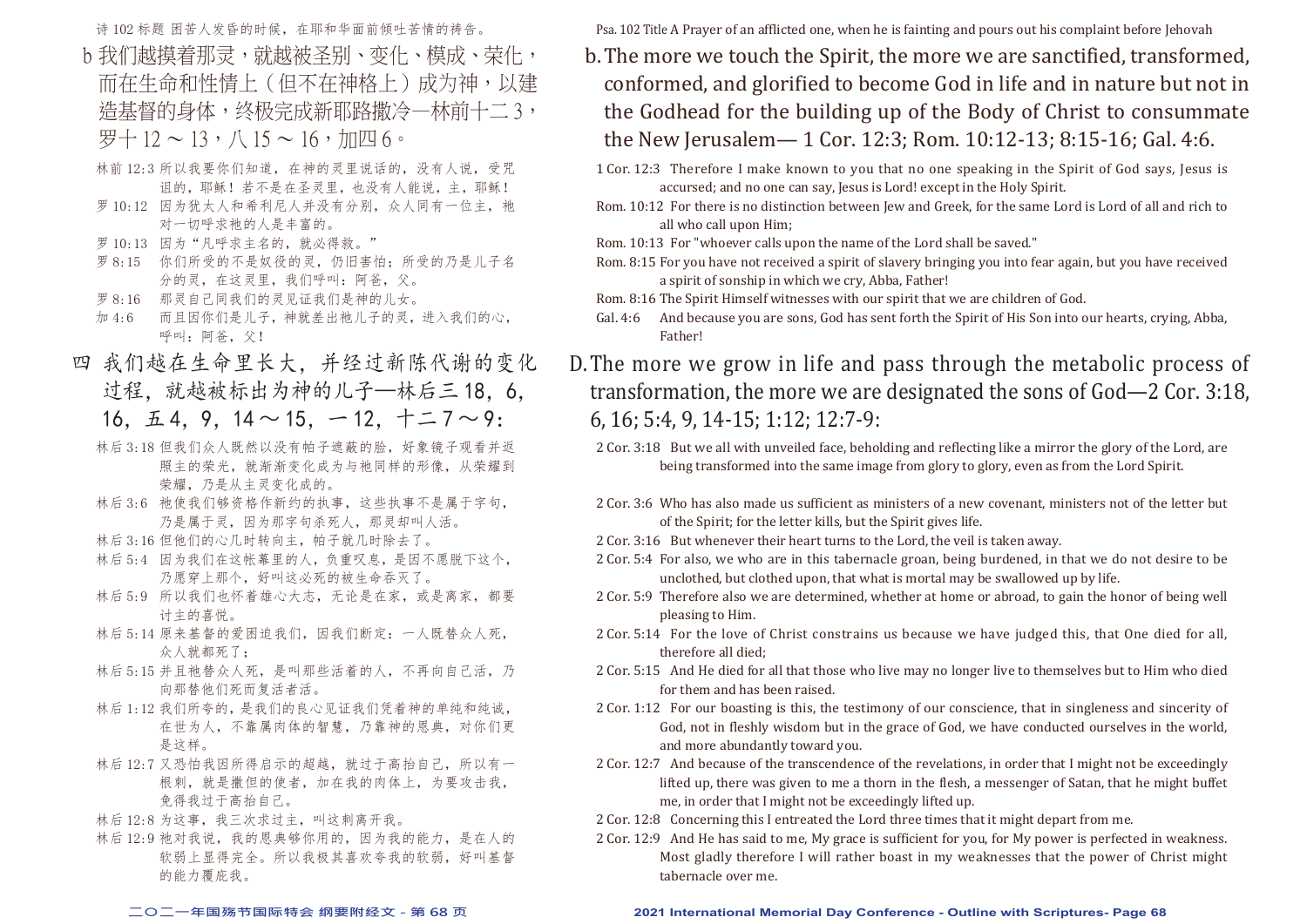- 1 这新陈代谢的过程,乃是建造召会作为基督的身体和 神的家;这是借着将神建造到人里面,并将人建造到 神里面—罗十二 2, 弗— 22 ~ 23, 二 20 ~ 22。
- 罗 12:2 不要模仿这世代,反要借着心思的更新而变化,叫你们验 证何为神那美好、可喜悦、并纯全的旨意。
- 弗 1:22 将万有服在祂的脚下,并使祂向着召会作万有的头;
- 弗 1:23 召会是祂的身体,是那在万有中充满万有者的丰满。
- 弗 2:20 被建造在使徒和申言者的根基上,有基督耶稣自己作房 角石;
- 弗 2:21 在祂里面,全房联结一起,长成在主里的圣殿;
- 弗 2:22 你们也在祂里面同被建造,成为神在灵里的居所。
- 2 人性要在神性里标明出来,神性和人性要调和为一; 今天,我们这些人的后裔,正在神建造的过程中, 好在神性里成为神的儿子—太十六 18,弗三 16~  $19, \overline{$ 
	- 太 16:18 我还告诉你,你是彼得,我要把我的召会建造在这磐石上, 阴间的门不能胜过她。
	- 弗 3:16 愿祂照着祂荣耀的丰富,借着祂的灵,用大能使你们得以 加强到里面的人里,
	- 弗 3:17 使基督借着信,安家在你们心里,叫你们在爱里生根立基,
	- 弗 3:18 使你们满有力量,能和众圣徒一同领略何为那阔、长、 高、深,
	- 弗 3:19 并认识基督那超越知识的爱,使你们被充满,成为神一切 的丰满。
	- 启 21:2 我又看见圣城新耶路撒冷由神那里从天而降,预备好了, 就如新妇妆饰整齐,等候丈夫。
	- 启 21:9 拿着七个金碗,盛满末后七灾的七位天使中,有一位来对 我说,你来,我要将新妇,就是羔羊的妻,指给你看。
- 启 21:10 我在灵里,天使带我到一座高大的山,将那由神那里从天 而降的圣城耶路撒冷指给我看。
- 3 神按照祂心头愿望的经纶和目标,乃是要将祂自己 建造到人里面,并将人建造到祂里面;这建造要终 极完成于新耶路撒冷这伟大的团体神人,就是神众 子的总和—7 节。
- 启 21:7 得胜的, 必承受这些为业, 我要作他的神, 他要作我的儿子。 4有一天这个过程要完成,我们在灵、魂、体里都 要永远与神的长子基督一样—约壹三 2,罗八 19,
- 1.This metabolic process is the building up of the church as the Body of Christ and the house of God by the building of God into man and man into God—Rom. 12:2; Eph. 1:22-23; 2:20-22.
	- Rom. 12:2 And do not be fashioned according to this age, but be transformed by the renewing of the mind that you may prove what the will of God is, that which is good and well pleasing and perfect.
- Eph. 1:22 And He subjected all things under His feet and gave Him to be Head over all things to the church,
- Eph. 1:23 Which is His Body, the fullness of the One who fills all in all.
- Eph. 2:20 Being built upon the foundation of the apostles and prophets, Christ Jesus Himself being the cornerstone;
- Eph. 2:21 In whom all the building, being fitted together, is growing into a holy temple in the Lord;
- Eph. 2:22 In whom you also are being built together into a dwelling place of God in spirit.
- 2.Humanity is designated in divinity, and divinity and humanity are blended as one; today we, seeds of humanity, are becoming sons of God in divinity through the process of God's building—Matt. 16:18; Eph. 3:16-19; Rev. 21:2, 9-10.
- Matt. 16:18 And I also say to you that you are Peter, and upon this rock I will build My church, and the gates of Hades shall not prevail against it.
- Eph. 3:16 That He would grant you, according to the riches of His glory, to be strengthened with power through His Spirit into the inner man,
- Eph. 3:17 That Christ may make His home in your hearts through faith, that you, being rooted and grounded in love,
- Eph. 3:18 May be full of strength to apprehend with all the saints what the breadth and length and height and depth are
- Eph. 3:19 And to know the knowledge-surpassing love of Christ, that you may be filled unto all the fullness of God.
- Rev. 21:2 And I saw the holy city, New Jerusalem, coming down out of heaven from God, prepared as a bride adorned for her husband.
- Rev. 21:9 And one of the seven angels who had the seven bowls full of the seven last plagues came and spoke with me, saying, Come here; I will show you the bride, the wife of the Lamb.
- Rev. 21:10And he carried me away in spirit onto a great and high mountain and showed me the holy city, Jerusalem, coming down out of heaven from God,
- 3.God's economy and goal according to His heart's desire are to build Himself into man and to build man into Him; this building will consummate in the New Jerusalem as a great, corporate God-man, the totality of all the sons of God—v. 7.

Rev. 21:7 He who overcomes will inherit these things, and I will be God to him, and he will be a son to Me.

4.One day this process will be completed, and for eternity we will be the same as Christ, God's firstborn Son, in our spirit, soul, and body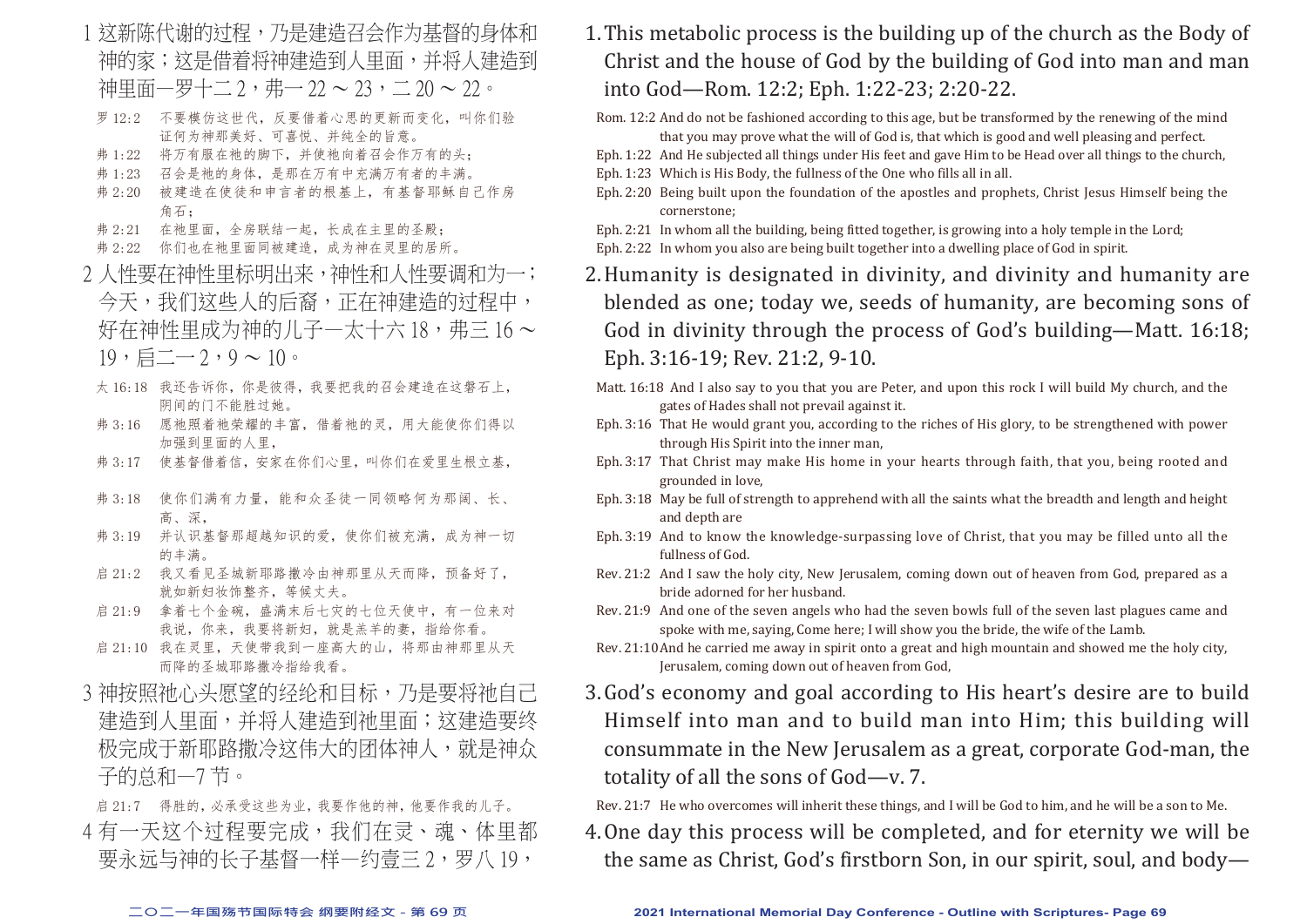23,诗歌七六四首第二节。

- 约壹 3:2 亲爱的, 我们现在是神的儿女, 将来如何, 还未显明; 但 我们晓得祂若显现,我们必要象祂;因为我们必要看见祂, 正如祂所是的。
- 罗 8:19 受造之物正在专切期望着,热切等待神的众子显示出来。
- 罗 8:23 不但如此,就是我们这有那灵作初熟果子的,也是自己里 面叹息,热切等待儿子的名分,就是我们的身体得赎。

诗歌七六四首第二节

 祂已将我重生,在我的灵中;现今在我魂里变化我; 还要改变我体,和祂体相同,使我完全与祂像符合。 荣耀!荣耀! 基督在心房! 荣耀! 荣耀! 祂是我盼望! 现今在我里面,乃是一奥秘!将来是我荣耀,我所期。

- 五 在神那一面,是三一神成为肉体,来成为人; 在我们这一面,是我们成为神,由经过过程并 终极完成的三一神所构成,使我们在生命和性 情上—但不在神格上—成为神,作祂团体的彰 显,直到永远;这是最高的真理,最高的福音。
- 伍 我们需要使用生命读经的信息以及恢复本连 同注解,而被神永远经纶的最高真理所构成, 并传布这最高的真理;生命读经的信息以及 恢复本连同注解是为着供应生命、释放真理、 并解开圣经的各卷—伯十13. 参弗三 9:

伯 10:13 然而你待我的这些事,早已藏在你心里;我知道这是你的意思: 弗 3:9 并将那历世历代隐藏在创造万有之神里的奥秘有何等的经 纶,向众人照明,

- 一 主的恢复乃是恢复真理的亮光;今天地上最急 切需要的,就是今时代的真理:
- 1 生命读经的信息连同恢复本和所有注解是向我们开 启圣经最有效的钥匙;这些不是取代圣经,乃是带 领人进入圣经—徒八 26 ~ 39。
- 徒 8:26 有主的一位使者对腓利说,起来,向南走,往那从耶路撒 冷下迦萨的路上去,那路是旷野。
- 徒 8:27 腓利就起身去了。看哪,有一个埃提阿伯人,是个有大权 的太监,在埃提阿伯女王干大基手下总管银库,他上耶路 撒冷去敬拜,

### 1 John 3:2; Rom. 8:19, 23; Hymns, #948, stanza 2.

1 John 3:2 Beloved, now we are children of God, and it has not yet been manifested what we will be. We know that if He is manifested, we will be like Him because we will see Him even as He is.

Rom. 8:19 For the anxious watching of the creation eagerly awaits the revelation of the sons of God. Rom. 8:23 And not only so, but we ourselves also, who have the firstfruits of the Spirit, even we ourselves groan in ourselves, eagerly awaiting sonship, the redemption of our body.

Hymns, #948, stanza 2 He will change my body like unto His own, Wholly making me the same as (Chorus) Glory, glory, Christ is life in me! Glory, glory, what a hope is He! (Chorus) Glory, glory, Christ is life in me! Glory, glory, what a hope is He! Now within my spirit He's the mystery! Then the glory He will be to me. Now within my spirit He's the mystery!

In my soul He's now transforming me.<br>Wholly making me the same as He.

- E. On God's side, the Triune God has been incarnated to be a man; on our side, we are being deified, constituted with the processed and consummated Triune God so that we may be made God in life and in nature but not in the Godhead to be His corporate expression for eternity; this is the highest truth, and this is the highest gospel.
- V. We need to be constituted with and spread the highest truth of God's eternal economy by using the Life-studies and the Recovery Version with the footnotes; they are for life ministering, for truth releasing, and for opening up the books of the Bible—Job 10:13; cf. Eph. 3:9:

Job 10:13 But You have hidden these things in Your heart; / I know that this is with You:

Eph. 3:9 And to enlighten all that they may see what the economy of the mystery is, which throughout the ages has been hidden in God, who created all things,

- A.The Lord's recovery is the recovery of the light of the truth; the most urgent need on the earth today is the truth of this age:
	- 1.The Life-studies with the Recovery Version and all the footnotes are the most prevailing key to open up the Bible to us; they are not to replace the Bible but to bring people into the Bible—Acts 8:26-39.
	- Acts 8:26 But an angel of the Lord spoke to Philip, saying, Rise up and go south on the road that goes down from Jerusalem to Gaza. This is the desert route.
	- Acts 8:27 And he rose up and went. And behold, an Ethiopian man, a eunuch, a man in power under Candace, queen of the Ethiopians, who was over all her treasure, had come to Jerusalem to worship.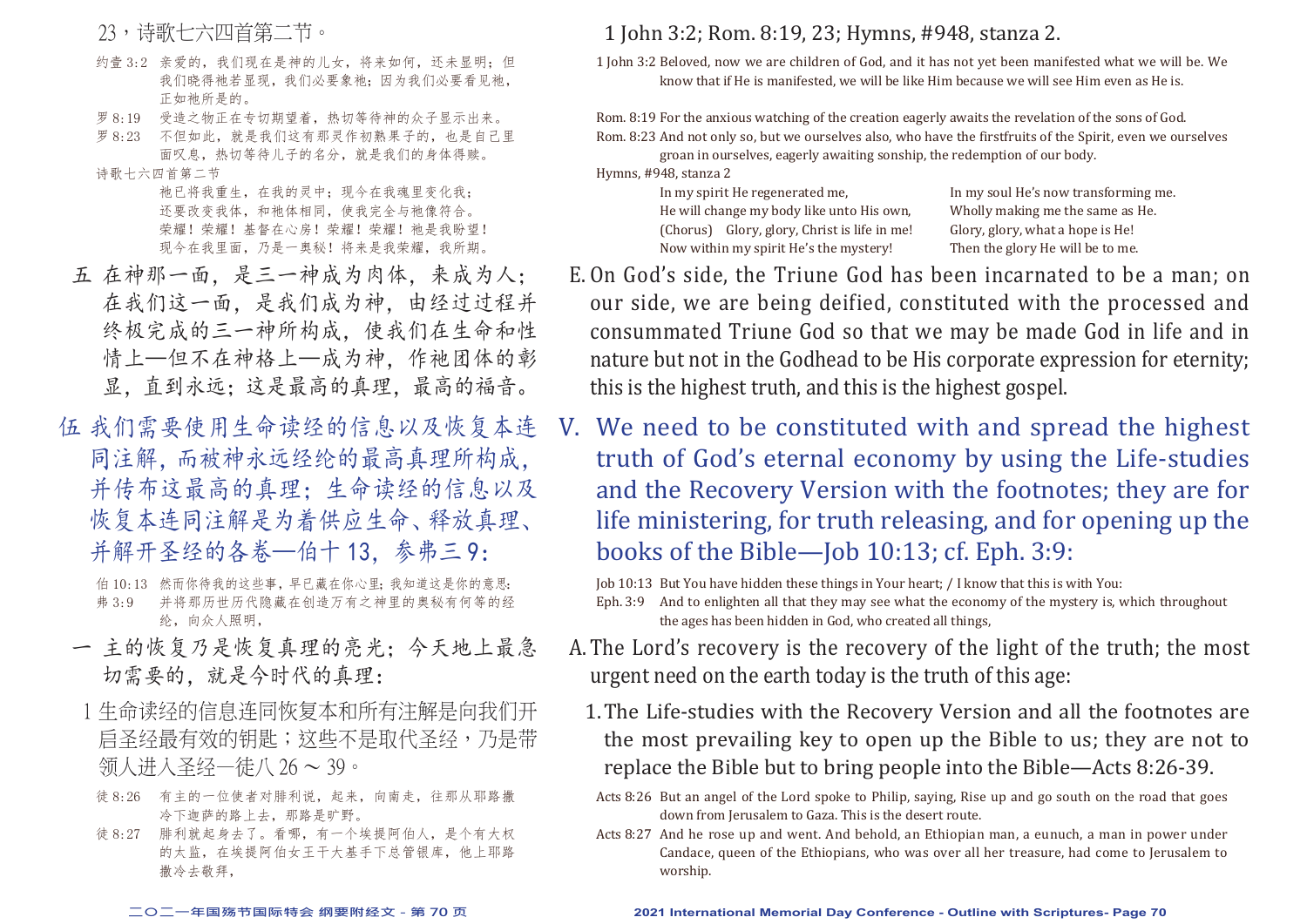- 徒 8:28 现在回来,在车上坐着,念申言者以赛亚的书。
- 徒 8:29 那灵对腓利说,你上前去,贴近那车走。
- 徒 8:30 腓利就跑上前去,听见他念申言者以赛亚的书,便说,你 所念的,你明白么?
- 徒 8:31 他说,没有人指引我,怎能明白?于是恳求腓利上车,与 他同坐。
- 徒 8:32 他所念的那段经乃是: "祂像羊被牵去宰杀, 又象羊羔在 剪手的人面前无声, 祂也是这样不开口。
- 徒 8:33 祂卑微的时候, 人不按公义审判祂; 谁能述说祂的世代? 因为祂的生命从地上被夺去。
- 徒 8:34 太监对腓利说,请问,申言者说这话是指着谁?是指着自 己,还是指着别人?
- 徒 8:35 腓利就开口,从这经上起,向他传耶稣为福音。
- 徒 8:36 二人正沿路走的时候,到了有水的地方,太监说,看哪, 这里有水,我受浸有什么妨碍?
- 徒 8:37 腓利对他说,你若是全心相信就可以。他回答说,我信耶 稣基督是神的儿子。
- 徒 8:38 于是吩咐车停住,腓利和太监二人同下水里去,腓利就给 他施浸。
- 徒 8:39 他们从水里上来的时候,主的灵把腓利提了去,太监也不 再看见他,就欢欢喜喜走他的路。
- 2 我们必须把恢复本的经文和注解并生命读经的信 息,当作教科书,用祷告研读;我们若仅仅轻率地 阅读,只会得着暂时的滋养和灵感;但是当我们所 读的在我们得着光照的记忆里成为真理,这话就成 了我们常时、长期的滋养—诗一一九 130。

诗 119:130 你的言语一解开,就发出亮光,使愚蒙人通达。

- 3 生命读经信息的用意和目标是要打开圣经真理的矿 藏,让我们进去挖掘;"我…出版了许多东西, 这些东西需要你们花费年日来进入"—李常受文集 一九八四年第二册,"长老训练第三册:实行异象 的路",四〇十页。
- 二 今天,为着主的恢复,我们必须负起责任,传 布翻译出来、得着解释并解明的神圣真理:
- 1 对圣经正确的领会,已经收集在我们的著作中,好 让我们研读、学习、并传布神圣的真理;恢复本加
- Acts 8:28 And he was returning and was sitting in his chariot and reading the prophet Isaiah.
- Acts 8:29 And the Spirit said to Philip, Approach and join this chariot.
- Acts 8:30 And when Philip ran up, he heard him reading Isaiah the prophet and said, Do you really know the things that you are reading?
- Acts 8:31 And he said, How could I unless someone guides me? And he entreated Philip to come up and sit with him.
- Acts 8:32 Now the passage of Scripture which he was reading was this: "As a sheep He was led to slaughter; and as a lamb before its shearer is dumb, so He does not open His mouth.
- Acts 8:33 In His humiliation His judgment was taken away. Who shall declare His generation? For His life is taken away from the earth."
- Acts 8:34 And the eunuch answered Philip and said, I beseech you, Concerning whom does the prophet say this? Concerning himself or concerning someone else?
- Acts 8:35 And Philip opened his mouth, and beginning from this Scripture he announced Jesus as the gospel to him.
- Acts 8:36 And as they were going along the road, they came upon some water, and the eunuch said, Look, water. What prevents me from being baptized?
- Acts 8:37 And Philip said, If you believe from all your heart, you will be saved. And he answered and said, I believe that Jesus Christ is the Son of God.
- Acts 8:38 And he ordered the chariot to stand still, and they both went down into the water, Philip and the eunuch, and he baptized him.
- Acts 8:39 And when they came up out of the water, the Spirit of the Lord caught Philip away; and the eunuch did not see him anymore, for he went on his way rejoicing.
- 2.We must consider the text of the Recovery Version with the footnotes and the Life-studies as a textbook for prayerful studying; if we merely read them in a light way, we will only receive some temporary nourishment and inspiration; however, when what we read becomes the truth in our enlightened memory, it becomes a constant and eternal nourishment to us—Psa. 119:130.

Psa. 119:130 The opening of Your words gives light, / Imparting understanding to the simple.

- 3.The intention and goal of the Life-study messages are to "open up the mine" of the truth of the Bible for us to dig out the treasures; "I have published many things that need your spending years to get into"— The Collected Works of Witness Lee, 1984, vol. 2, "Elders' Training, Book 3: The Way to Carry Out the Vision," p. 316.
- B.Today we must bear the responsibility for spreading the translated, interpreted, and understood divine truths for the Lord's recovery:
	- 1.The proper understanding of the Bible has been collected in our writings in order for us to study, learn, and spread the divine truths;